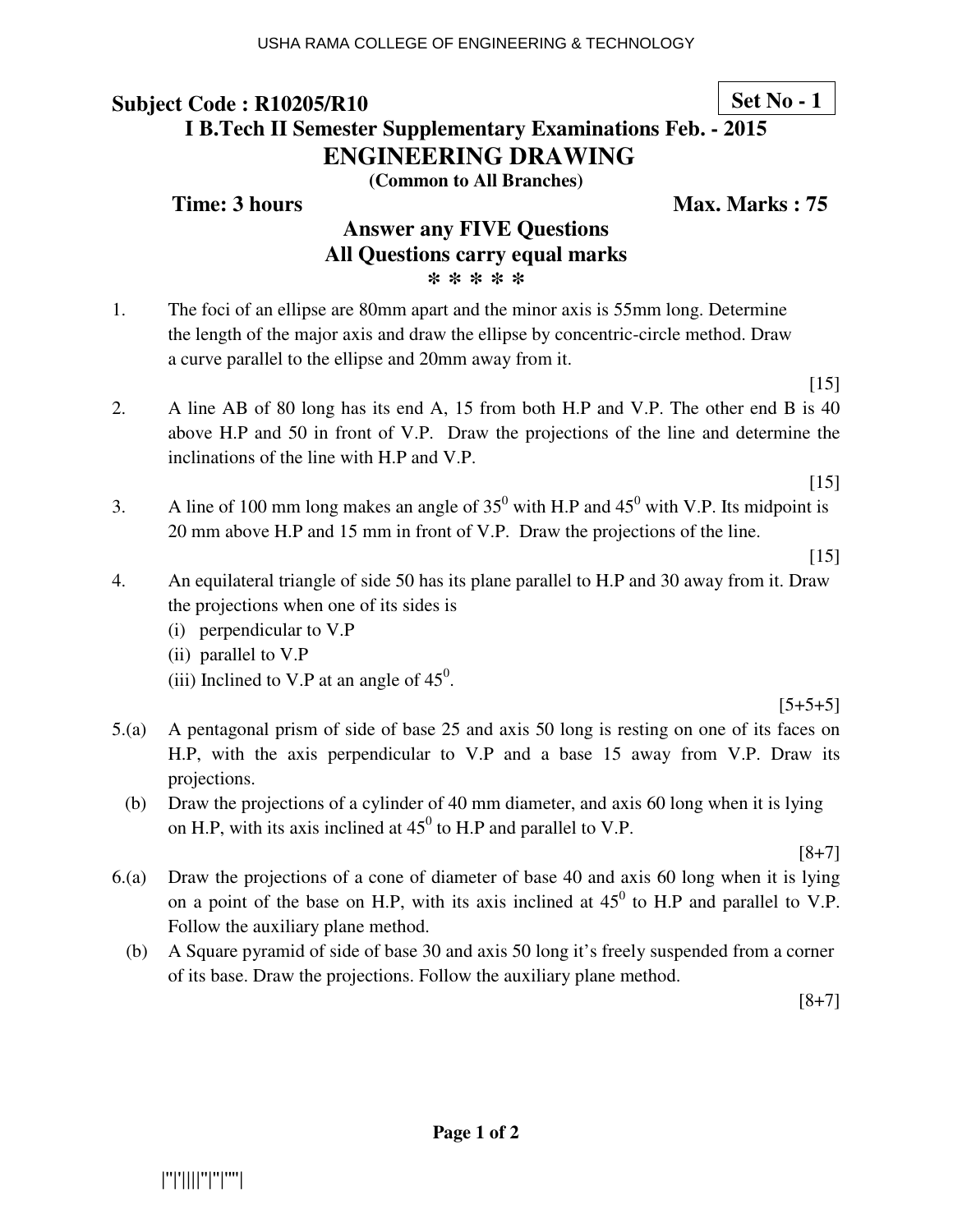# **Set No - 1**

7. Draw the isometric view of the ribbed angle plate, Shown in figure.1 All dimensions are in mm.



8. Draw the front view, top view and left side views of V- block as shown in figure.2. All dimensions are in mm





[15]

**Page 2 of 2**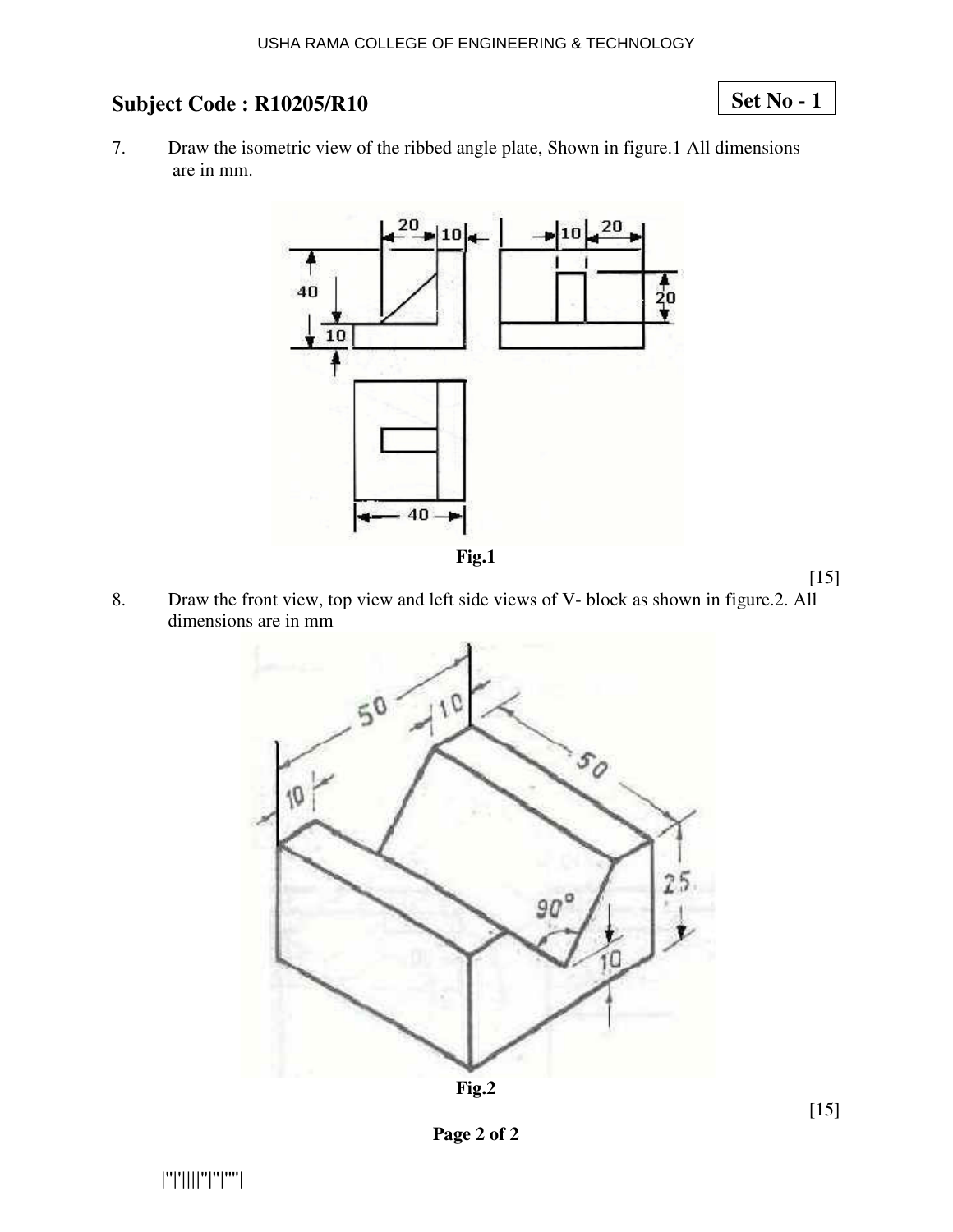**Set No - 2**

# **I B.Tech II Semester Supplementary Examinations Feb. - 2015 ENGINEERING DRAWING**

**(Common to All Branches)**

### **Time: 3 hours** Max. Marks : 75

# **Answer any FIVE Questions All Questions carry equal marks**

**\* \* \* \* \*** 

1. The major and minor axes of an ellipse are 120 and 80. Draw an ellipse by (i) Oblong method. (ii) Arcs of circles method.

 $[7+8]$ 

- 2.(a) A line AB is 30 long and inclined at 30<sup>0</sup> to H.P and parallel to V.P. The end A of the line is 15 above the H.P and 20 in front of V.P. Draw the projections of the line.
- (b) A line AB is 30 long and inclined at  $30^0$  to V.P and parallel to H.P. The end A of the line is 15 above the H.P and 20 in front of V.P. Draw the projections of the line.

[8+7]

3. A line 110 mm long makes an angle of  $45^{\circ}$  with H.P and  $60^{\circ}$  with V.P. Its midpoint is 20 above H.P and 15 in front of V.P. Draw the projections of the line.

[15]

- 4.(a) A rectangular plane of size  $60 \times 30$  has its shorter side on H.P and inclined at  $30^0$  to V.P. Draw the projections of the plane, if its surface is inclined at  $45^{\circ}$  to H.P.
	- (b) A rectangular plane of size 50×25 is perpendicular to both H.P and V.P. The longer edges are parallel to H.P and the nearest one is 20 above it. The shorter edge, nearer to V.P is 15 from it. The plane is 50 from the profile plane. Draw the projections of the plane.
- 5. A cylinder of diameter 60 and axis 70 long is having its axis inclined at  $45^{\circ}$  to V.P and 30 to H.P. Draw its projections.

 $[15]$ 

 $[8+7]$ 

- 6.(a) Draw the projections of hexagonal pyramid is situated, with base on H.P and a side of the base parallel to and 25 from V.P, taking the side of the base equal to 40 and the length of the axis as 70.
	- (b) Draw the projections of a cone with its apex on H.P and 40 from V.P, The axis being perpendicular to H.P taking the diameter of the base equal to 50 and the length of the axis as 70.

 $[8+7]$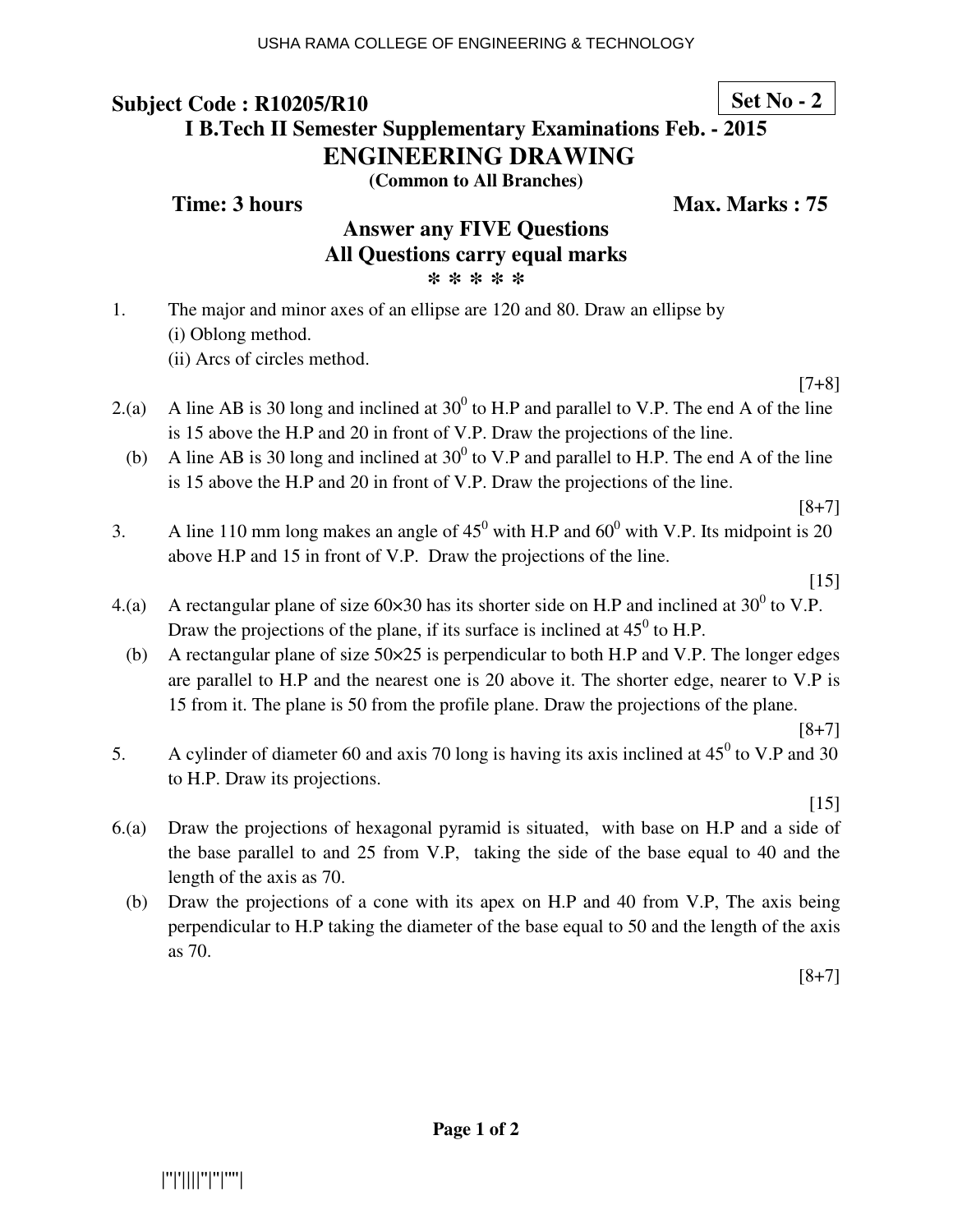# **Set No - 2**

7. Draw the isometric view of the block, two views of which are shown in figure.1. (All dimensions are in mm).





 $[15]$ 

8. Draw the following views of the block shown in figure.2. All dimensions are in mm.<br>(i) Front View. (ii) Top view (iii) Both side views. (iii) Both side views.





[15]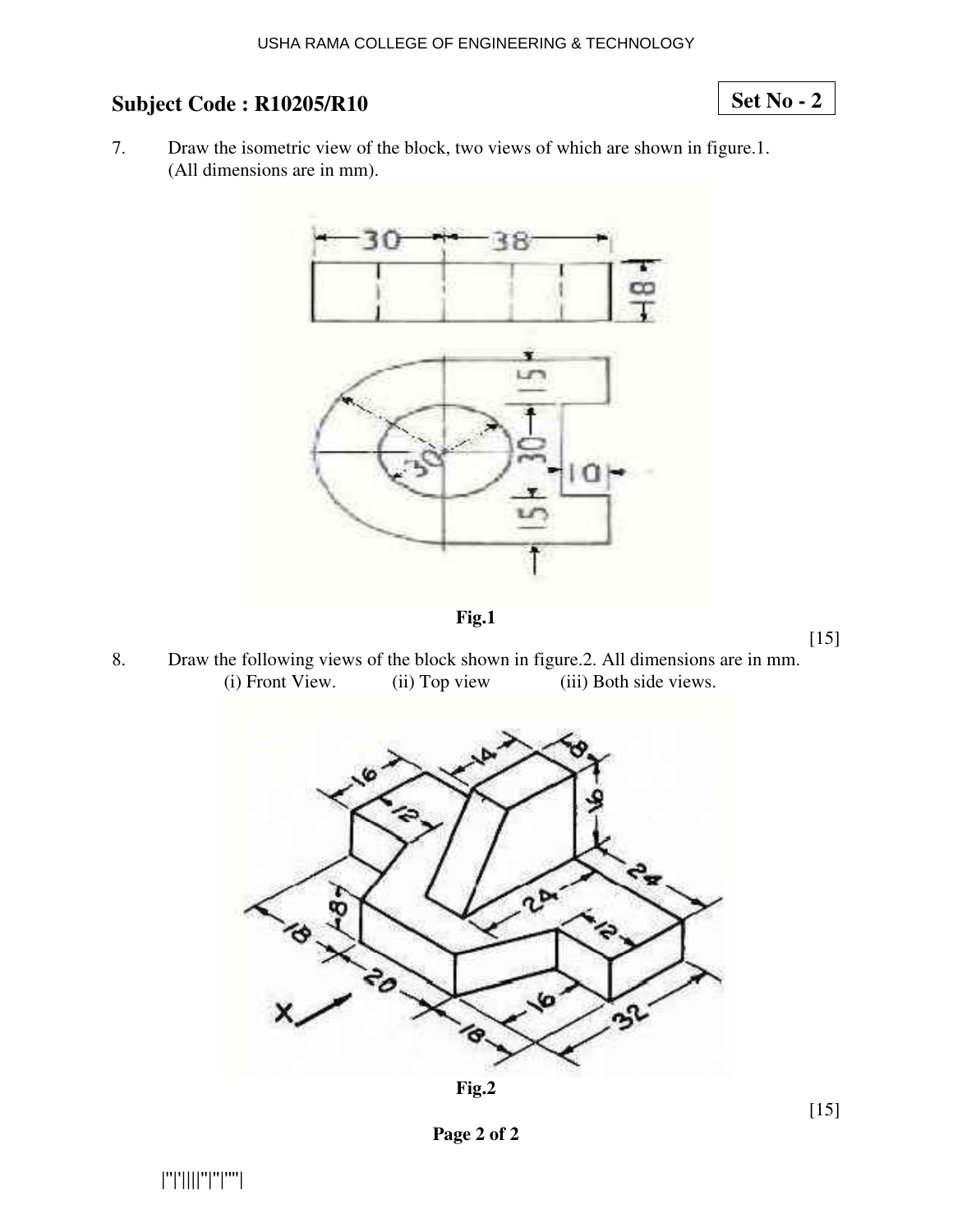### USHA RAMA COLLEGE OF ENGINEERING & TECHNOLOGY

# Code No: R10205/R10  $\vert$  Set No. 3

### I B.Tech II Semester Supplementary Examinations, Feb. 2015 ENGINEERING DRAWING (Common to All Branches)

Time: 3 hours and the matrix of the Max Marks: 75

### Answer any FIVE Questions All Questions carry equal marks  $***$ \*\*

- 1. (a) Draw a diagonal scale of RF=  $1/2.5$  and long enough to measure 30cm. Show a distance of 22.5 cm on it.
	- (b) Construct a Hexagon inscribed in a circle of 60mm diameter. [7+8]
- 2. (a) Draw the projections of the following points on the same ground line, keeping the distance between projectors equal to 30 mm.
	- i. Point A, 30 mm below the HP, 20 mm in front of VP
	- ii. Point B, in the VP, 20 mm above HP
	- iii. Point C, 30 mm below the HP, 20 mm behind the VP
	- iv. Point D, in the HP, 40 mm behind VP
	- (b) A line AB 50 mm long is in HP and parallel to the profile plane. The end A is 15 mm in front of VP. Draw all the three principal views.  $[8+7]$
- 3. The front view of a line AB measures  $60$  mm and is inclined at  $45^{\circ}$  to reference line. The end A is 30 mm above HP, the HT of the line is 15 mm in front of VP the line is inclined at  $30^0$  to HP. Draw the projection of the line and determine its true length, inclination with VP and locate its VT. [15]
- 4. A rectangular plate 80 x 50 mm has one of its shorter edges in the VP inclined at  $40<sup>0</sup>$  to the HP. Draw its top view if its front view is a square of side 50 mm.

 $|15|$ 

5. A square prism, side of base 35 mm and height 50 mm rests with its base on HP. Such that one of its rectangular faces is inclined at an angle of  $30<sup>0</sup>$  to VP. Draw its projections.

[15]

6. A square pyramid with side of base 40 mm and axis 60 mm rests with one of the base diagonals inclined at  $60^0$  to HP and other diagonal is parallel to both HP and VP. Draw its projections.

 $[15]$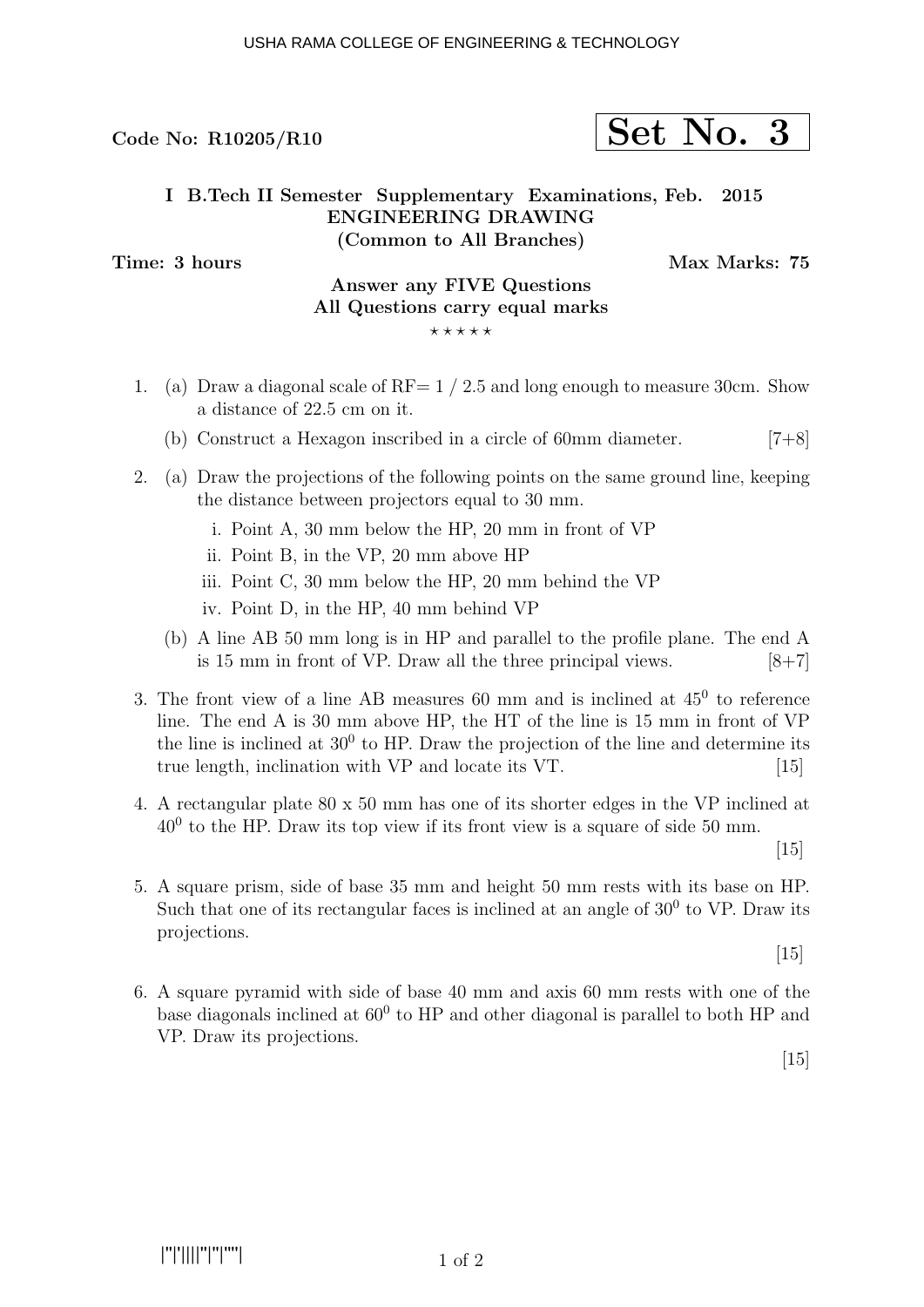### USHA RAMA COLLEGE OF ENGINEERING & TECHNOLOGY

### Code No:  $R10205/R10$

$$
\fbox{Set No. 3}
$$

7. Draw the isometric Projections of the following Fig. . [15]



8. Draw orthographic projections of the following isometric view as shown in Fig.



[15]

⋆ ⋆ ⋆ ⋆ ⋆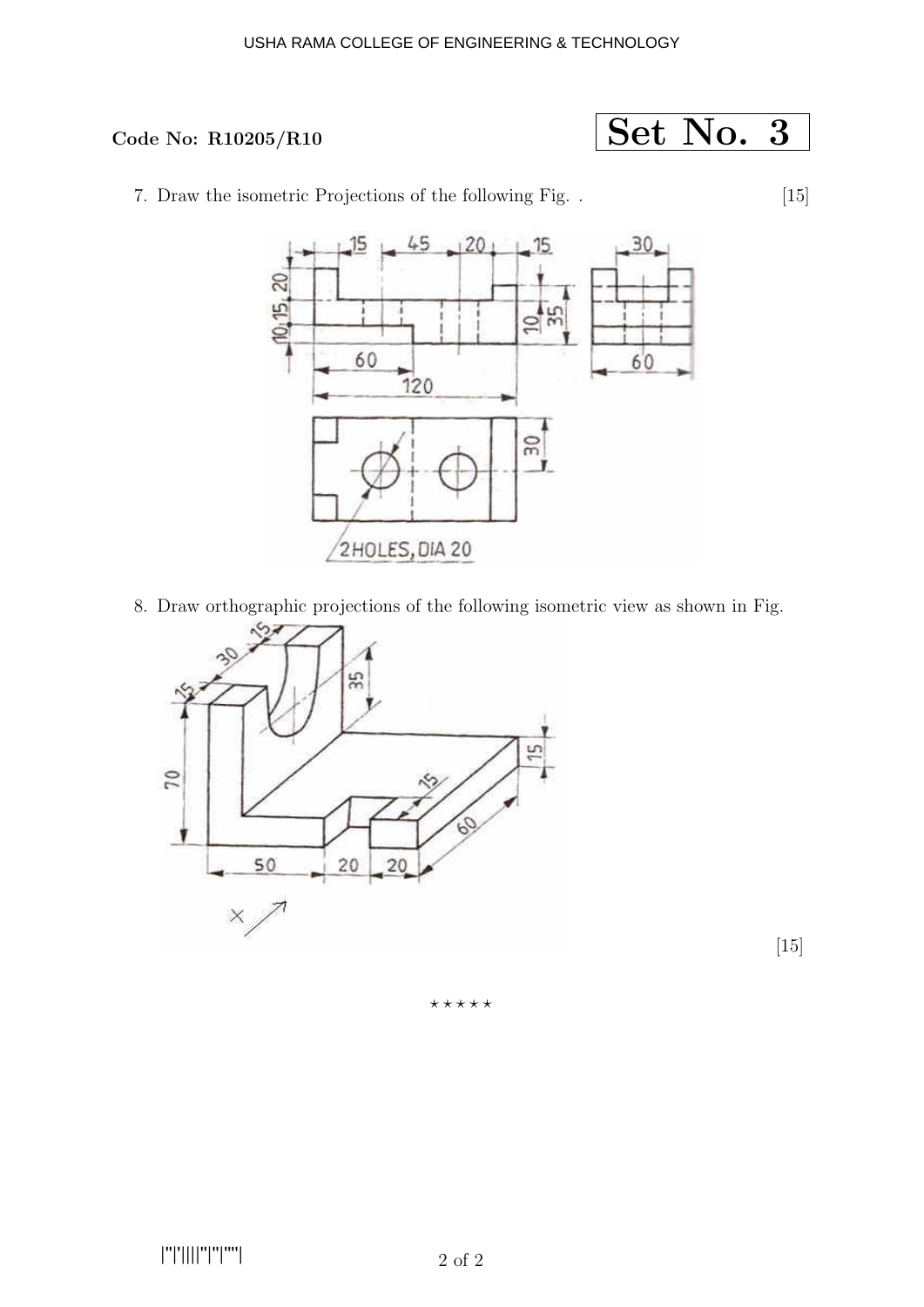# Code No: R10205/R10  $\left| \text{Set No. 4}\right|$

### I B.Tech II Semester Supplementary Examinations, Feb. 2015 ENGINEERING DRAWING (Common to All Branches)

Time: 3 hours and the matrix of the Max Marks: 75

# Answer any FIVE Questions All Questions carry equal marks

 $***$ \*\*

- 1. The distance between two fixed points is 65 mm. A point P moves such that the sum of its distance from two fixed points is always a constant and is equal to 100 mm. Draw the locus of  $P$  and determine the axes lengths.  $[15]$
- 2. (a) A line AB 50 mm long is in the VP and parallel to the profile plane. The end A is 20 mm above HP. Draw all the three principal views.
	- (b) A point 30 mm above XY line is the front view of two points E and F. The top view of E is 40 mm behind the VP, and the top view of F is 50 mm in front of the VP. Draw the projections of the two points and state their positions with reference planes and quadrants in which they lie?  $[8+7]$
- 3. A line AB 80 mm long has its end A in both HP and VP, and inclined at  $30^0$  to  $HP$  and  $45^{\circ}$  degrees to VP. Draw its projections and traces. [15]
- 4. A circular plane of diameter 60 mm is touching the VP with a point on its circumference. The plane is inclined to  $45^0$ ? to V.P and perpendicular to HP the centre of the plane is 40 mm above HP. draw its projections. [15]
- 5. Draw the projections of a hexagonal prism of base 25mm and axis 60mm long, when it is resting on one of its corners of the base on H.P. The axis of the solid is inclined at  $45^{\circ}$  to HP. to HP.  $[15]$
- 6. A hexagonal pyramid, side of base 25mm long and height 70mm, has one of its triangular faces perpendicular to  $HP$  and inclined at  $45^{\circ}$  to the VP. Draw its pro- $\text{jections.}$  [15]